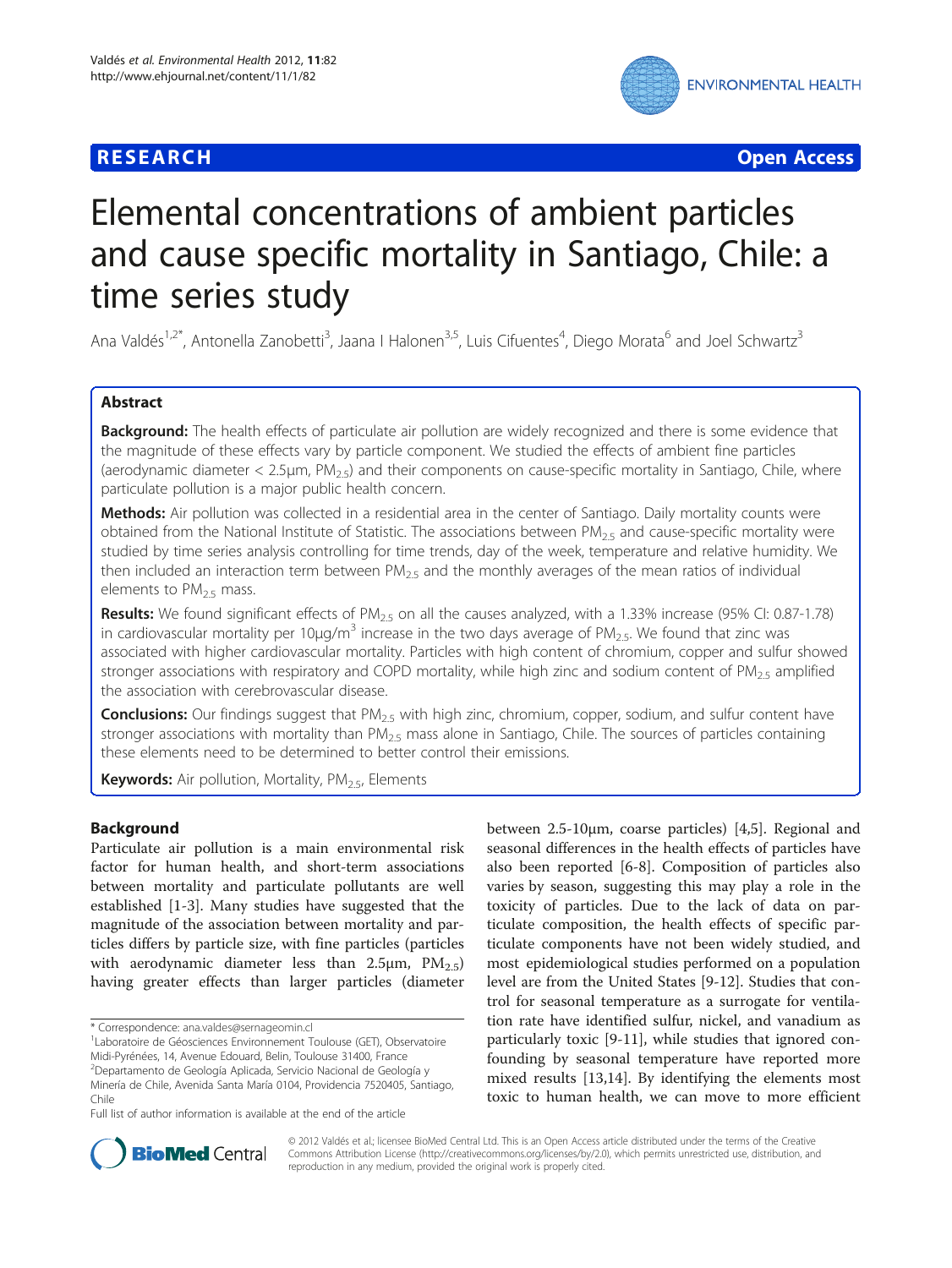regulations for particulate matter. Therefore confirming these associations, particularly in other parts of the world, is important.

In Santiago, Chile, air pollution is a major public health concern because of its dense population and the geography of the area [\[15](#page-6-0)]. The city is located between the Andean Cordillera at the East, and Coastal Range at the West. In the Central Valley of Chile, during the majority of the year there is a thermal inversion layer. During autumn and winter, this layer is produced as a result of cooling of the ground. When these phenomena coexist, the conditions became favorable to accumulation of pollution, and the levels of particulate matter regularly exceed the daily standard by U.S. Environmental Protection Agency and World Health Organization (WHO) [[16](#page-6-0),[17](#page-6-0)]. Previous studies have provided evidence that particulate pollution in Santiago increases the risk of mortality [\[4,18,19\]](#page-6-0) and morbidity [[20,21\]](#page-6-0). The most recent studies were also able to differentiate the health effects of specific elemental components of particles [[18,22\]](#page-6-0). Unfortunately, as in the U.S.,  $PM_{2.5}$  mass components in Chile are not measured on a daily basis, hence the data are sparse, and time series analyses have weak statistical power.

We have previously introduced a methodology to take better advantage of sparse data, specifically when speciation data only exist every 3-6 days.  $PM_{2.5}$  is monitored more frequently, almost daily. The method was applied to U.S. mortality and morbidity data by Franklin et al. [[9\]](#page-6-0) and Zanobetti et al. [[11\]](#page-6-0). In this method, the first stage was fitted on a daily time series analysis by season using daily  $PM_{2.5}$  data. In the second stage, we look at how the relative fraction of  $PM_{2.5}$ , from different elements averaged by season, modifies the  $PM_{2.5}$  association. This same approach was subsequently adopted by Bell et al. [\[10](#page-6-0)]. In this study we have chosen a similar approach where we let the  $PM_{2.5}$  coefficients vary by month, and used the monthly ratios of components to total mass to explain the variations in those coefficients.

We applied this approach to cause-specific mortality during the years 1998-2007. We extracted several different elements of fine particles (aluminium (Al), sodium (Na), silicon (Si), sulfur (S), chloride (Cl), calcium (Ca), chromium (Cr), manganese (Mn), nickel (Ni), potassium (K), iron (Fe), copper (Cu), zinc (Zn), selenium (Se), bromine (Br), lead (Pb)), and studied the associations with mortality for all cardiovascular (CVD), all respiratory, cerebrovascular, and chronic obstructive pulmonary disease (COPD).

# Methods

## Air pollution and meteorological data

The  $PM<sub>2.5</sub>$  mass and elements concentration data were obtained from Parque O'Higgins (P.O), as in prior studies [[18,22,23\]](#page-6-0), one of the seven air quality monitoring stations of the Automatic Monitory of Atmospheric Contaminants Network (MACAM NETWORK). This station is located in a residential area in one of the main green areas in the center of Santiago. East of the station is the Principal National Route "Carretera Panamericana" and to the west is the University of Chile Campus. Additionally, in three of the stations temperature, humidity, solar irradiation and wind direction are measured [\[24\]](#page-6-0).

Particulate matter was collected on 37mm diameter Teflon filters (Pall Flex) [\[24\]](#page-6-0) by a gravimetric method using a Dichotomous sampler (Sierra Andersen 244, Smyrna, GA). This method allows the collection of particle sizes smaller than 2.5μm (fine fraction), and in the range of 2.5–10μm (coarse fraction) with a bulk flow rate of  $16 - 18$  l min<sup>-1</sup>. This semiautomatic equipment is programmable for sampling periods of 24 hours, and it allows the simultaneous collection of the two particulate fractions. The samples were collected from 10:00 a.m. to 10:00 a.m. the next day in autumn and winter, and from midnight to midnight in spring and summer. The measurements were performed daily from April to September, every two days in October, November and March, and every three days in December, January and February from 1998 to 2007. The frequency of monitoring is based on the levels of pollution observed during the year and decided by the National Environment Commission. Therefore, daily monitoring in the cold months (April to September) is consistent with higher levels of pollution. Lower pollutant concentrations have been observed in the warm season due to better ventilation conditions and therefore less frequent sampling was performed.

The physical conditioning of the filters was performed in the gravimetric laboratory at the Department of Public Health of the Ministry of Health. Filters were weighted before and after use on an electronic microbalance, Precisa (Swiss) 40SM-200A, allowing 1μg error, and stored in individual plastic boxes in dry chambers. The laboratory atmosphere had a 50% controlled relative humidity and temperature between 20°C and 25°C. The elemental analyses for the  $PM_{2.5}$  filters were conducted using X-ray fluorescence at the Desert Research Institute. Six to eight filters per month were analyzed for elements, and approximately 10% of the samples were blank. The limit of detection (LOD) was calculated for each element as three times the standard error of the blanks. Only elements that had at least 95% of all reported values above LOD were included in the statistical analysis, as previously described [\[18,23](#page-6-0)].

Based on the results from previous epidemiological studies [[18,25\]](#page-6-0) we focused on the species with different sources and toxicological background. We examined the following species: aluminium (Al), sodium (Na), silicon (Si), sulfur (S), chloride (Cl), calcium (Ca), chromium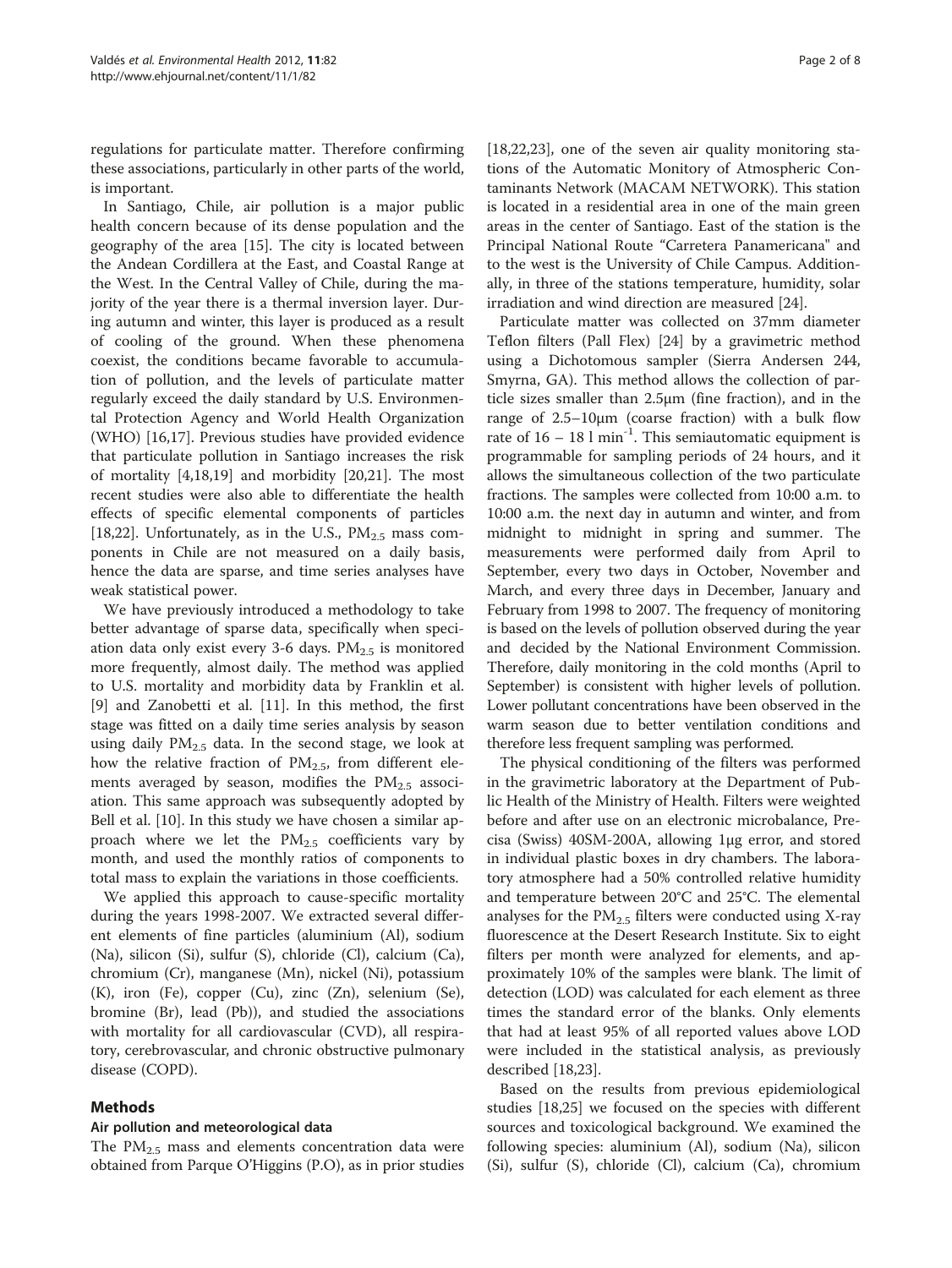(Cr), manganese (Mn), nickel (Ni), potassium (K), iron (Fe), copper (Cu), zinc (Zn), selenium (Se), bromine (Br), and lead (Pb).

## Health data

Death certificate data in Santiago, with a population around of 6 million inhabitants, was obtained from the National Statistic Institute for the years 1998 to 2007. The causes were classified according to the International Classification of Disease, 9<sup>th</sup> Revision (ICD-9). We examined daily mortality counts of respiratory diseases (ICD-9: 460-519), cardiovascular diseases (CVD, ICD-9: 390-429), chronic obstructive pulmonary diseases (COPD, ICD-9: 490-496) and cerebrovascular diseases (cerebro, ICD-9: 430-459).

## Statistical methods

We applied a time series analysis using Poisson regression in a generalized additive model to examine the association between daily counts of cause-specific mortality and daily  $PM<sub>2.5</sub>$  mass concentrations. This model adjusts for the over-dispersion of the Poisson-distributed data. The model controlled for seasonality and long term trend with a penalized spline with 5 degrees of freedom (df) for each year; day of the week using indicator variables; the two days average temperature and relative humidity with a penalized spline with 3 df. Because particle species were not measured every day, we computed the mean monthly ratios of the elemental concentrations to the total  $PM_{2.5}$  mass for each month therefore eliminating the missing data issue. We first fit a time series analysis of daily  $PM_{2.5}$  and daily counts of cause-specific mortality. We then included in the models, one at the time, the interaction terms between the moving average of lag days 0 and 1 of  $PM_{2.5}$  and the mean monthly ratio of each individual element to  $PM_{2.5}$  mass, the model is:

$$
log[E(Y_t)] = \beta_0 + f(\text{season}/\text{time}_t) + f(\text{temp}_t) + f(\text{relhum}_t) + \beta_1 \beta_6 \text{weekday}_6 + \beta_7 PM_{2.5} + \beta_8 \text{monthly element concentration}/PM_{2.5} + \beta_9 PM_{2.5} * monthly element concentration/PM_{2.5}
$$

where, E(Yt) is the expected value of the daily count of mortality Yt, f are the penalized splines of seasonality and long-term trend and weather,  $β_1 - β_6$  are the coefficients for the weekdays,  $\beta_7$  and  $\beta_8$  are respectively the main effects of  $PM_{2.5}$  and the monthly averages of the element concentrations/ $PM_{2.5}$  and  $β_9$  is the interaction term. This allowed us to see whether the PM coefficient was systematically higher or lower when more (or less) of the PM mass consisted of a particular element.

As those > 65 years of age have been found more susceptible for the effects of air pollution [[26\]](#page-6-0), analyses

were run separately for this age group. As sensitivity analyses, we ran the models using different degrees of freedom for season, and different lags for the meteorological variables.

The effect estimates are expressed as a percent increase in mortality per  $10\mu\text{g/m}^3$  increase in the two-day average  $PM_{2.5}$  mass concentration. Because the interaction was determined between two continuous variables we computed the percent increase in cause-specific mortality per  $10\mu g/m^3$  increase in the two-day average  $PM_{2.5}$ and for an interquartile (IQR) increase in each monthly average of the element concentrations/ $PM_{2.5}$ . We used SAS 9.1 [\[27](#page-6-0)] for data management, and R 2.7.2 [\[28](#page-6-0)] for regression modeling.

## **Results**

In Santiago, Chile, there were 68,374 deaths from cardiovascular diseases, 24,517 from respiratory diseases, 7,702 from COPD and 22,698 from cerebrovascular diseases over the years 1998 to 2007. Table 1 shows the distribution of the mortality by cause, together with the distribution of the weather variables and  $PM_{2.5}$  that had a median 24 hour concentration of  $34\mu$ g/m<sup>3</sup>. The distributions of the concentration ratios of elements to the total  $PM_{2.5}$  mass are presented in Table [2.](#page-3-0) The largest variations observed in this table (Al, Na, Ca, Cl, Fe, K, S and Si) are associated to elements of natural origin with exception of S, that is probably related to emissions from a large copper smelter in the area [\[29\]](#page-6-0). The lower values observed in the rest of the elements probably represent elements of an anthropogenic origin. Table [2](#page-3-0) shows also the interquartile range (IQR) of the monthly averages that have been used to compute the percent increase for each element.

The associations between cause-specific mortality and  $PM_{2.5}$  were significant for all of the causes analyzed. The strongest effects were observed for the two-day average

Table 1 Distribution of daily mortality by cause, weather and PM<sub>2.5</sub> in Santiago, Chile in 1998-2007

| 5%            | 25%            | 50%            | 75% | 95% | N    |
|---------------|----------------|----------------|-----|-----|------|
|               |                |                |     |     |      |
| 11            | 15             | 19             | 23  | 29  | 3562 |
| $\mathcal{P}$ | $\overline{4}$ | 6              | 8   | 11  | 3562 |
| 2             | 4              | 6              | 9   | 15  | 3562 |
| $\Omega$      | 1              | $\mathfrak{D}$ | 3   | 5   | 3562 |
|               |                |                |     |     |      |
| 11            | 20             | 34             | 61  | 104 | 2435 |
| 11            | 18             | 28             | 53  | 96  | 3204 |
| 8             | 13             | 17             | 21  | 26  | 3562 |
| 34            | 50             | 63             | 75  | 88  | 3562 |
|               |                |                |     |     |      |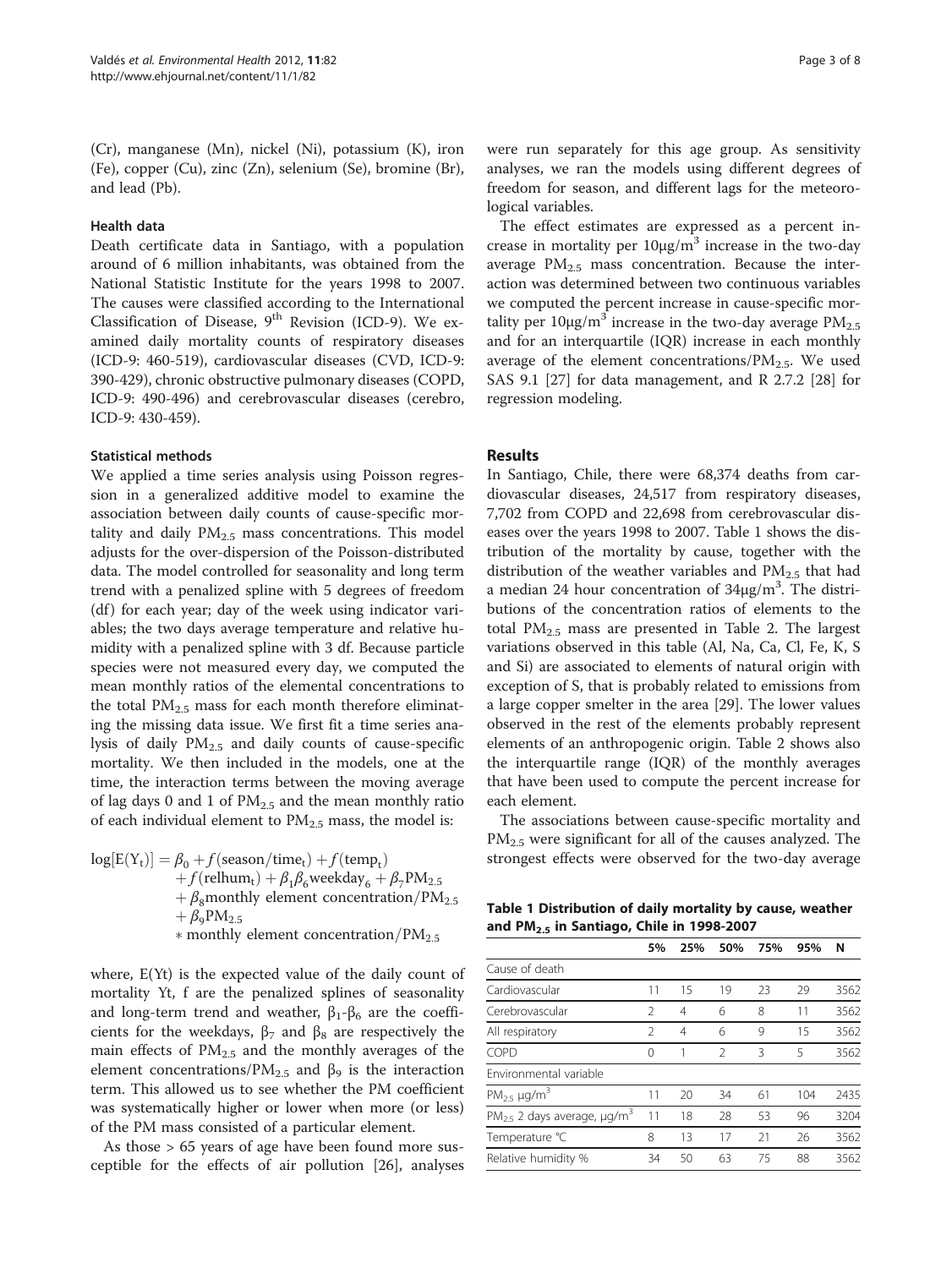| Element $(ng/m3)$ | 5%   | 25%   | 50%   | 75%   | 95%   | Ν   | IQR of monthly ratios |
|-------------------|------|-------|-------|-------|-------|-----|-----------------------|
| $\mathsf{A}$      | 0.55 | 1.64  | 3.26  | 6.68  | 12.71 | 816 | 4.94                  |
| Na                | 0.47 | 2.36  | 6.29  | 14.21 | 27.71 | 797 | 11.42                 |
| Br                | 0.09 | 0.19  | 0.31  | 0.62  | 2.33  | 814 | 0.39                  |
| Ca                | 1.02 | 2.38  | 4.00  | 5.89  | 9.50  | 816 | 3.36                  |
| $\subset$         | 0.16 | 0.80  | 2.20  | 5.16  | 15.87 | 720 | 4.64                  |
| Cr                | 0.03 | 0.06  | 0.10  | 0.14  | 0.26  | 800 | 0.04                  |
| Cu                | 0.26 | 0.54  | 0.75  | 1.08  | 1.94  | 815 | 0.36                  |
| Fe                | 2.92 | 6.37  | 9.07  | 12.41 | 18.70 | 816 | 5.23                  |
| K                 | 3.58 | 5.97  | 8.30  | 12.02 | 23.43 | 816 | 7.23                  |
| Mn                | 0.13 | 0.29  | 0.46  | 0.65  | 1.04  | 816 | 0.21                  |
| Ni                | 0.01 | 0.02  | 0.03  | 0.05  | 0.09  | 751 | 0.02                  |
| Pb                | 0.31 | 0.64  | 0.99  | 2.63  | 8.24  | 815 | 2.74                  |
| Se                | 0.01 | 0.04  | 0.08  | 0.15  | 0.33  | 755 | 0.10                  |
| Si                | 1.91 | 4.44  | 8.56  | 16.42 | 28.68 | 816 | 13.47                 |
| S                 | 9.59 | 22.79 | 36.72 | 52.13 | 81.10 | 816 | 22.33                 |
| Zn                | 0.79 | 1.39  | 2.05  | 2.88  | 4.96  | 816 | 0.93                  |

<span id="page-3-0"></span>Table 2 Distribution of the element-to-PM<sub>2.5</sub> mass proportions and interquartile range (IQR) of the monthly averages of these ratios

and all respiratory mortality with a 1.75% increase (95% CI: 1.01–2.49), and for COPD mortality with 1.94% increase (95% CI:  $0.63-3.27$ ) per  $10\mu\text{g/m}^3$  increase in  $PM_{2.5}$  (Table 3). We also found significant association for cardiovascular and cerebrovascular mortality (Table 3).

Table 3 Percent increase (95% Confidence interval) in cause-specific mortality per  $10\mu g/m^3$  increase in the same day and 2-day average  $PM_{2.5}$ 

| Cause of death       | Lag            | $\%$ | 95% CI  |      |
|----------------------|----------------|------|---------|------|
| All                  |                |      |         |      |
| Cardiovascular       | Same day       | 0.71 | 0.30    | 1.13 |
|                      | 2 days average | 1.33 | 0.87    | 1.78 |
| Cerebrovascular      | same day       | 0.49 | $-0.22$ | 1.21 |
|                      | 2 days average | 1.13 | 0.36    | 1.90 |
| All respiratory      | same day       | 0.24 | $-0.42$ | 0.90 |
|                      | 2 days average | 1.75 | 1.01    | 2.49 |
| COPD                 | same day       | 0.36 | $-0.83$ | 1.57 |
|                      | 2 days average | 1.94 | 0.63    | 3.27 |
| Over 65 years of age |                |      |         |      |
| Cardiovascular       | same day       | 0.77 | 0.32    | 1.23 |
|                      | 2 days average | 1.54 | 1.05    | 2.04 |
| Cerebrovascular      | same day       | 0.51 | $-0.28$ | 1.31 |
|                      | 2 days average | 1.29 | 0.44    | 2.15 |
| All respiratory      | same day       | 0.41 | $-0.30$ | 1.13 |
|                      | 2 days average | 2.13 | 1.34    | 2.93 |
| COPD                 | same day       | 0.35 | $-0.94$ | 1.65 |
|                      | 2 days average | 1.95 | 0.54    | 3.38 |

Results for all ages and for age over 65 years.

When  $PM_{2.5}$  concentrations were restricted to <  $100\mu\text{g/m}^3$ the results didn't change much, only a slight increase in the effects was observed (data not shown). The effect estimates were slightly greater for those over 65 years of age compared to the whole sample. Again the strongest associations were observed for all respiratory and COPD mortality (Table 3).

Figure [1](#page-4-0) shows for each cause of death the results for the two-day average of  $PM_{2.5}$  together with the effects of the elements. When we included the interaction term for  $PM_{2.5}$  and the elements, we found that a  $10\mu\text{g/m}^3$  increase in the two-day average  $PM_{2.5}$  and an IQR increase in monthly average of zinc concentration/ $PM_{2.5}$  increased the most the effect of PM<sub>2.5</sub> on cardiovascular (1.87%; 95% CI: 1.04-2.71) and cerebrovascular (2.37%; 95% CI: 0.93-3.83) mortality. Increase in sodium was also associated with cerebrovascular mortality (3.11%, 95% CI: 1.51-4.72).

Chromium and sulfur modified the association between  $PM_{2.5}$  and death from all respiratory diseases. A  $10\mu$ g/m<sup>3</sup> increase in the two-day average of PM<sub>2.5</sub> and an IQR increase in monthly average of chromium concentration/ $PM_{2.5}$  was associated with increases of 3.35% (95% CI: 1.90–4.83) in all respiratory mortality.

Other elements also had significant associations with all of the outcomes (Figure [1](#page-4-0) and Additional file [1](#page-5-0) Table S1).

Results of the sensitivity analyses had minor effect on the results (data not shown).

### **Discussion**

In Santiago, Chile, we found that  $PM_{2.5}$  was associated with cause-specific mortality. The effect size per  $10\mu g/m^3$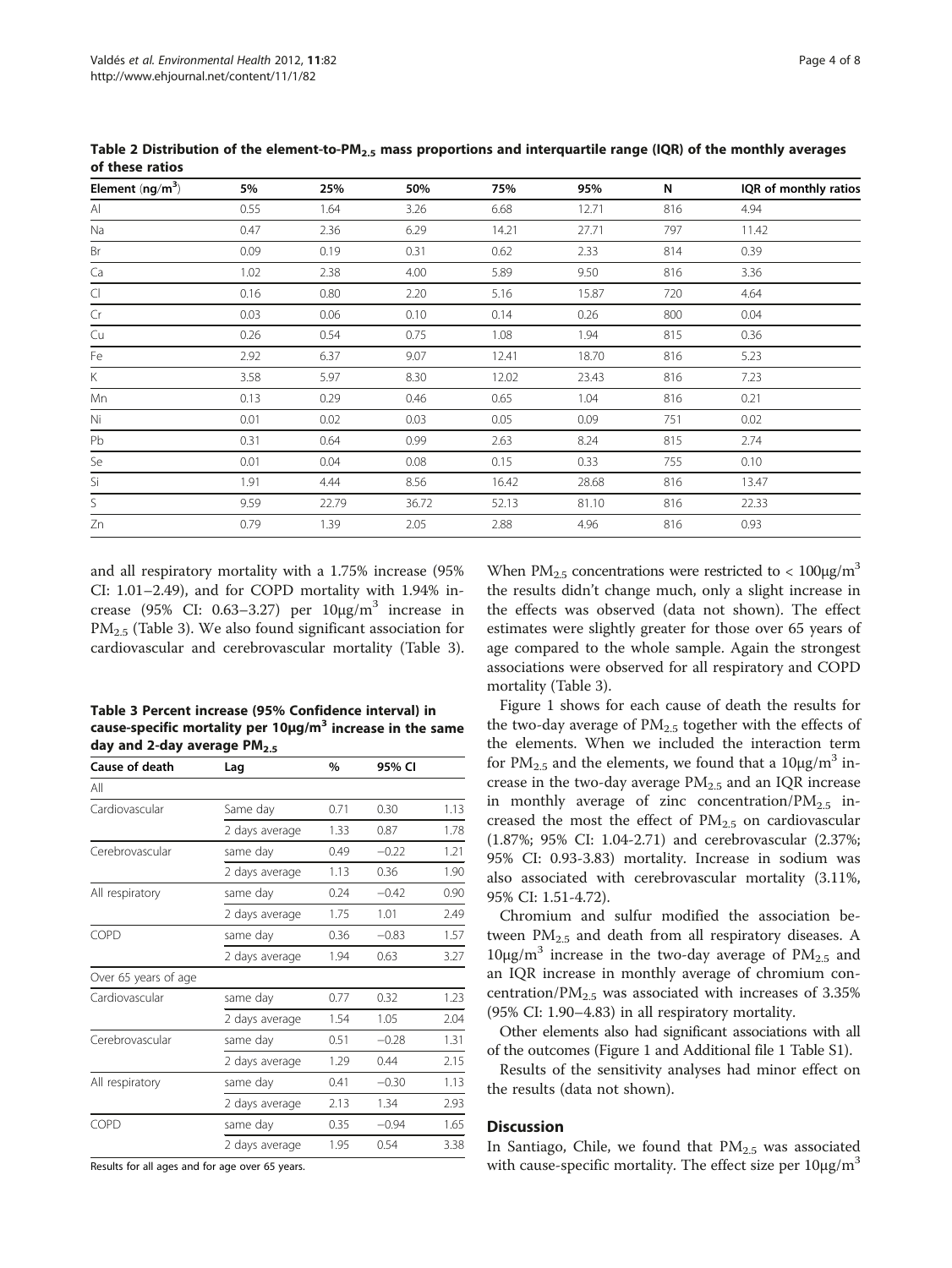

<span id="page-4-0"></span>

of  $PM_{2.5}$  is similar, but higher to that reported by Zanobetti and Schwartz in an analysis of over 100 U.S. cities [\[30](#page-6-0)]. This confirms those associations may be applicable elsewhere. In examining the composition of fine particles, we found that zinc (Zn) was specifically associated with cardiovascular and cerebrovascular deaths, while chromium (Cr) had the strongest associations with respiratory mortality.

The associations we found between  $PM_{2.5}$  and causespecific mortality were consistent with previous studies done in Chile [\[19,20,31\]](#page-6-0) and in the U.S. [[30\]](#page-6-0). In regard to the elemental concentrations of fine particles, we found a clear relation for all respiratory mortality with Cr; while Zn was associated with higher than average toxicity for both cardiovascular and cerebrovascular deaths. Increased cardiovascular mortality has previously been linked to increases in the levels of elemental and organic carbon, nitrates, sulfates, potassium, copper and iron in California [\[32](#page-6-0)]. In line with our findings, an earlier Canadian study has also reported associations between total mortality and zinc [\[33](#page-6-0)]. Due to the fact that the PM components have been available only for one day in three or six, some studies in the U.S. have used a method similar to the one presented in this study, and showed that PM chemical components modify the PM effect to mortality [[9,12\]](#page-6-0) or hospitalization [\[10,11](#page-6-0)]. Among these studies, the elements that have most often been found to increase the health risk are nickel, vanadium, aluminum, arsenic, sulfate, bromine, and silicon.

The effects of particulate species on total mortality in Chile have been studied by Cakmak et al. [[18\]](#page-6-0). They also

found associations between mortality and organic carbon (RR 1.07; 95% CI: 1.06-1.07), Cu (RR 1.06; 95% CI: 1.05-1.08) and Fe (RR 1.05; 95% CI: 1.04-1.06), but they only had 655 observations over the nine years of study. Cakmak and co-authors [[18](#page-6-0)] found also that soil-related particles included elements Al, Ca, Fe, and Si, and that these particles had weaker but statistically significant mortality effect.

In an earlier study on the effects of particulate components and sources on emergency department visit counts in Chile, particles related to combustion sources included elements such as Cr, Cu, Fe, Mn and Zn, and they were associated with total and respiratory emergency visits [[22](#page-6-0)]. The association between respiratory morbidity and a factor containing Zn is consistent with the current results; however we found no clear associations between mortality and other soil-related particulate elements Al, Ca, or Fe, which may have been related to the large variation in the levels of these elements. The reasons for different associations between different elements and certain causes of death are to be determined. Ambient concentrations and bio-accessibility may affect the toxicity degree, for example Zn, Mn, and Cu present higher respiratory uptakes than Cd and Pb [[34](#page-6-0)].

The identification of the emission sources of these metals is one of the central problems to discuss. In the current study, sulfur (S) was associated with higher respiratory mortality than the total  $PM_{2.5}$  mass, and in a previous study, sulfur has been related with the emissions from a smelter [\[35\]](#page-6-0). In fact, one of the potential sources in Santiago is the large copper smelter Caletones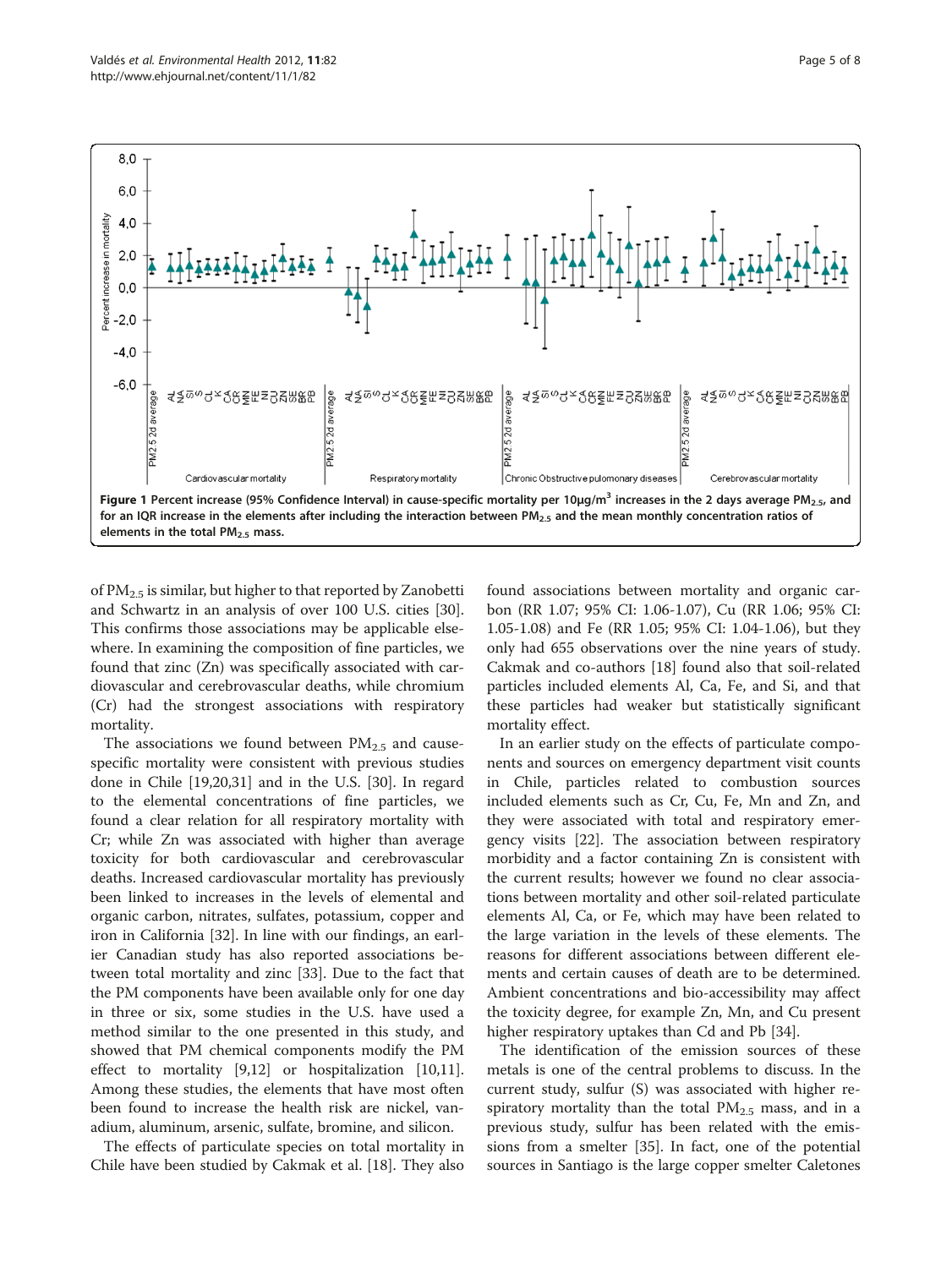<span id="page-5-0"></span>that emits oxidized sulfur in the Santiago basin and produces sulfur rich fine particles [\[29](#page-6-0)]. Zn has been categorized as a combustion related element along with Cr, Cu, Fe and Mn [[18\]](#page-6-0). The harmful particle sources identified by Cakmak et al. [\[18](#page-6-0)] are consistent with the ones previously recognized by Artaxo et al. [[36\]](#page-6-0). They found that the principal source of Zn is oil combustion in particular, while Hedberg et al. [[35](#page-6-0)] and Kavouras et al. [[37](#page-6-0)] related Zn as well as Cu with the copper smelters. Usually, many elements appear to be related to more than one source. For example Fe can be provided by two potential sources: copper smelting processes and/or natural lithogenic source, as suggested by Morata et al. [[38\]](#page-6-0). As already said, Zn also shows this behavior as it appears related to copper smelting and oil/coal combustion. Finally, the presence of Na in Santiago is related to convective process from marine source.

The contradictory results are possibly related to local differences in particulate sources. This underlines the importance of determining the health effects of particulate matter at various locations by elemental components. In Chile there is an ongoing work related with the characterization and identification of particulate sources; however, there are not many studies that show the relationship between public health problems and specimen elements and their sources of emission. As a future prospect, the use of isotopes can help tracing the sources in urban air pollution. This would allow distinguishing different sources associated with specific elements such as Mn, Fe, Zn, S and to discriminate between local sources from the regional, like copper smelters.

There are some limitations to this study. One is that the data collection for the particulate matter was not uniform throughout the year, and daily data was available only for the cold months from April to September. Averaging the elemental concentrations over a month reduced the missing data (measurements daily in winter, every three days in the summer), but may have reduced the variation in the element concentrations, which may have attenuated the strength of the observed associations. However, this would affect the used data equally since the elemental concentrations were similarly assessed in for each month. The air pollution data, was also collected at one measurement location, which may cause some exposure to misclassification. Having data from only one measurement station may lead to Berkson error, which reduces the power to reveal significant effects [[39\]](#page-7-0).

Finally, we tested several elemental fractions and outcomes, and thus, the possibility of chance findings due to multiple testing should be considered. However, if one in 20 tests at 95% confidence level are expected to be significant due to chance, [\[40\]](#page-7-0) our 18 significant findings out of 64 tests (16 elements \* 4 outcomes) far

exceeds this. The relative strength of the association with the elements needs to be taken with caution and more studies are needed to confirm our findings.

## **Conclusions**

It seems that  $PM<sub>2.5</sub>$  mass alone is not a sufficient metric when evaluating the health effects of PM exposure. Our findings suggest that particles with high zinc, chromium, copper, sodium, and sulfur content may be related to greater health effects than those observed for the conventionally used measure of total  $PM_{2.5}$  mass, in Santiago, Chile. The sources of particles formed of these elements need to be determined in order to better control the emissions of these harmful particulates.

## Additional file

[Additional file 1:](http://www.biomedcentral.com/content/supplementary/1476-069X-11-82-S1.doc) Table S1. Percent increase (95% Confidence Interval) in cause-specific mortality per  $10\mu g/m^3$  increase in the 2 days average PM<sub>2.5</sub>, and for 10µg/m<sup>3</sup> increases in 2 days average PM<sub>2.5</sub> and an IQR increase in the elements after including the interaction between  $PM_{2.5}$ and the mean monthly concentration ratios of elements in the total PM<sub>2.5</sub> mass. (N=3113)

#### Abbreviations

PM2.5: Particulate Matter with aerodynamic diameter < 2.5μm; Al: Aluminium; Na: Sodium; Si: Silicon; S: Sulphur; Cl: Chloride; Ca: Calcium; Cr: Chromium; Mn: Manganese Ni: nickel; K: Potassium; Fe: Iron; Cu: Copper; Zn: Zinc; Se: Selenium; Br: Bromine; Pb: Lead; CVD: Cardiovascular; COPD: Chronic obstructive pulmonary disease; P.O: Parque O'Higgins; MACAM NETWORK: Automatic Monitory of Atmospheric Contaminants Network; LOD: The limit of detection; ICD-9: International Classification of Disease 9<sup>th</sup> Revision; E(Y<sub>t</sub>): Value of the daily count of mortality; Y<sub>t</sub>, f. Penalized splines of seasonality and long-term trend and weather;  $β_1$ - $β_6$ : Coefficients for the weekdays;  $β_7$  and  $β_8$ : Main effects of PM<sub>2.5</sub> and the monthly averages of the element concentrations/PM2.5;  $β_9$ : The interaction term.

#### Competing interests

The authors state that there are no previous publications from the same study in printed or electronic form, and that the paper is not being considered in publication elsewhere. Authors declare no competing interests. The study was not funded or sponsored by industry, or written by a professional medical writer.

#### Author's contributions

AV participated to the planning of the study, carried out the chemical analyses, and drafted the manuscript, AZ participated to the planning of the study, analyzed the data, and helped drafting the article, JIH participated to interpretation of data and drafting of the manuscript, LC helped with the acquisition of the data and critically reviewed the manuscript, DM participated to the planning of the study, helped with the acquisition of the data and critically reviewed the manuscript, JS participated to the planning of the study and interpretation of data and critically reviewed the manuscript. All authors have approved the final version of the manuscript.

#### Acknowledgements

This study was supported by ALBAN scholarship program, CNRS-IRD and GET, Université Paul Sabatier, Toulouse, France, EPA grant R R832416 and National Institute of Statistic, Chile. The authors thank Pedro Oyola from Mario Molina Institute and Petros Koutrakis from Department of Environmental Health, Harvard School of Public Health, Boston, MA, USA. Special thanks belong to Paulina Pino, Department of Epidemiology of Medicine Faculty of Chile University. None of the funding bodies had any role in the study design; in the collection, analysis, and interpretation of data;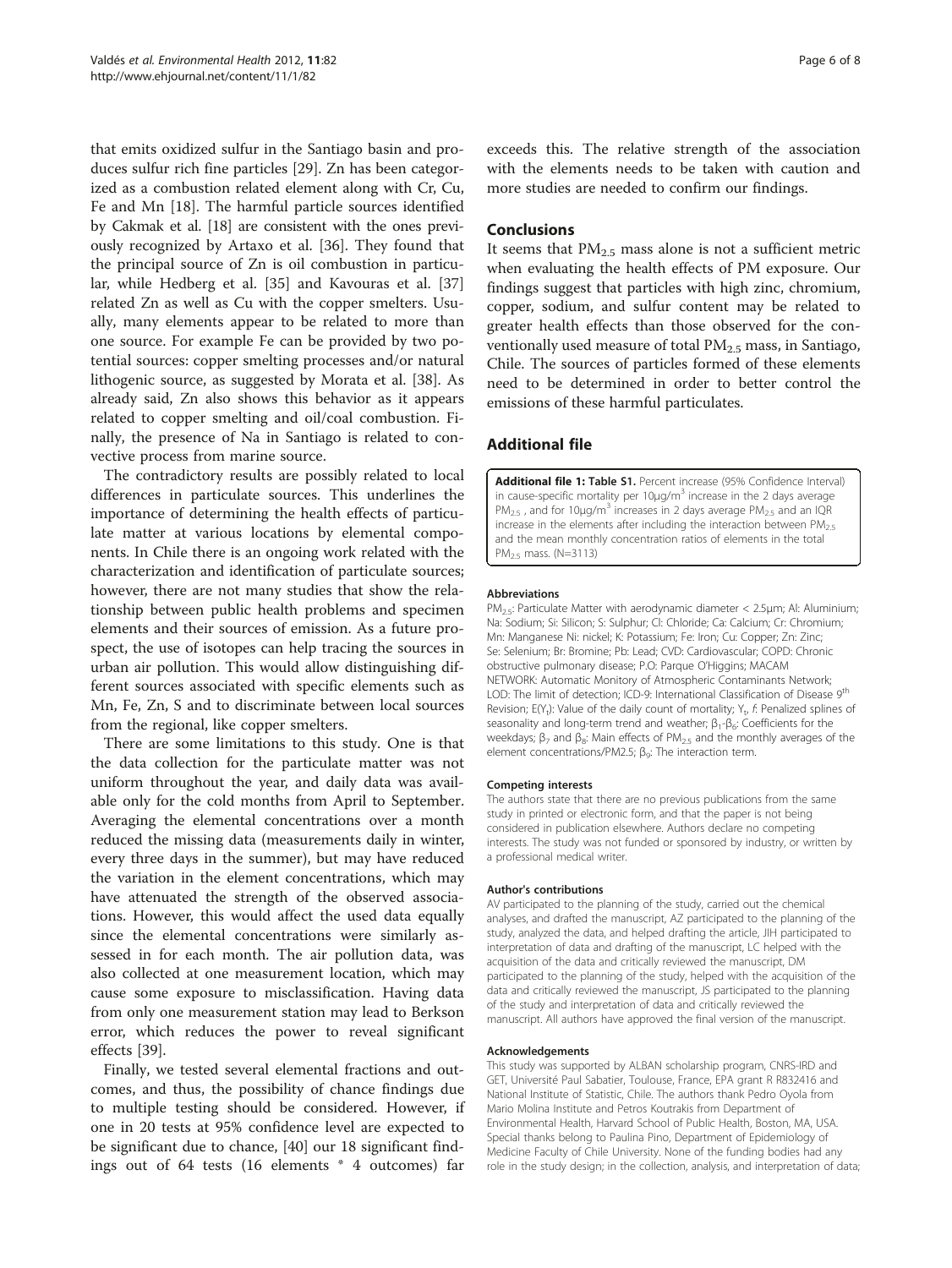<span id="page-6-0"></span>in the writing of the manuscript; or in the decision to submit the manuscript for publication.

#### Author details

<sup>1</sup> Laboratoire de Géosciences Environnement Toulouse (GET), Observatoire Midi-Pyrénées, 14, Avenue Edouard, Belin, Toulouse 31400, France. <sup>2</sup>Departamento de Geología Aplicada, Servicio Nacional de Geología y Minería de Chile, Avenida Santa María 0104, Providencia 7520405, Santiago, Chile. <sup>3</sup>Exposure, Epidemiology and Risk Program, Department of Environmental Health, Harvard School of Public Health, Boston, MA, USA. 4 Centro de Medio Ambiente, Escuela de Ingeniería, Pontificia Universidad Católica de Chile, Vicuña Mackenna 4860, Santiago, Chile. <sup>5</sup>Finnish Institute of Occupational Health, Kuopio, Neulaniementie, Finland. <sup>6</sup>Departamento de Geología y Centro de Excelencia en Geotermia de Los Andes (CEGA), Facultad de Ciencias Físicas y Matemáticas, Universidad de Chile, Plaza Ercilla 803, Santiago 8370450, Chile.

#### Received: 4 June 2012 Accepted: 22 October 2012 Published: 1 November 2012

#### References

- Dominici F, McDermott A, Daniels M, Zeger SL, Samet JM: Revised analyses of the national morbidity, mortality, and Air pollution study: mortality among residents of 90 cities. J Toxicol Environ Health A 2005, 68:1071–1092.
- 2. Pope CA 3rd, Dockery DW: Health effects of fine particulate air pollution: lines that connect. J Air Waste Manag Assoc 2006, 56:709-742.
- Katsouyanni K, Zmirou D, Spix C, Sunyer J, Schouten JP, Ponka A, Anderson HR, Le Moullec Y, Wojtyniak B, Vigotti MA, Bacharova L, Schwartz J: Shortterm effects of air pollution on health: a European approach using epidemiologic time series data. The APHEA Project. Air Pollution Health Effects-A European Approach. Public Health Rev 1997, 25:7–18. discussion 19-28.
- 4. Cifuentes LA, Vega J, Kopfer K, Lave LB: Effect of the fine fraction of particulate matter versus the coarse mass and other pollutants on daily mortality in Santiago, Chile. J Air Waste Manag Assoc 2000, 50:1287–1298.
- Schwartz J, Dockery DW, Neas LM: Is daily mortality associated specifically with fine particles? J Air Waste Manag Assoc 1996, 46:927–939.
- 6. Bell ML, Ebisu K, Peng RD, Walker J, Samet JM, Zeger SL, Dominici F: Seasonal and regional short-term effects of fine particles on hospital admissions in 202 US counties, 1999-2005. Am J Epidemiol 2008, 168:1301–1310.
- 7. Analitis A, Katsouyanni K, Dimakopoulou K, Samoli E, Nikoloulopoulos AK, Petasakis Y, Touloumi G, Schwartz J, Anderson HR, Cambra K, Forastiere F, Zmirou D, Vonk JM, Clancy L, Kriz B, Bobvos J, Pekkanen J: Short-term effects of ambient particles on cardiovascular and respiratory mortality. Epidemiology 2006, 17:230–233.
- 8. Franklin M, Zeka A, Schwartz V: Association between PM2.5 and all-cause and specific-cause mortality in 27 US communities. J Expo Anal Env Epid 2007, 17:279–287.9.
- Franklin M, Koutrakis P, Schwartz P: The role of particle composition on the association between PM2.5 and mortality. Epidemiology 2008, 19:680–689.
- 10. Bell ML, Ebisu K, Peng RD, Samet JM, Dominici F: Hospital admissions and chemical composition of fine particle air pollution. Am J Respir Crit Care Med 2009, 179:115–1120.
- 11. Zanobetti A, Franklin M, Koutrakis P, Schwartz J: Fine particulate air pollution and its components in association with cause-specific emergency admissions. Environ Health 2009, 8:58.
- 12. Dominici F, Peng RD, Ebisu K, Zeger SL, Samet JM, Bell ML: Does the effect of PM10 on mortality depend on PM nickel and vanadium content? A reanalysis of the NMMAPS data. Environ Health Perspect 2007, 115:1701–1703.
- 13. Laden F, Neas LM, Dockery DW, Schwartz J: Association of fine particulate matter from different sources with daily mortality in six U.S. cities. Environ Health Perspect 2000, 108:941–947.
- 14. Peng RD, Bell ML, Geyh AS, McDermott A, Zeger SL, Samet JM, Dominici F: Emergency admissions for cardiovascular and respiratory diseases and the chemical composition of fine particle air pollution. Environ Health Perspect 2009, 117:957–963.
- 15. Romero H, Ihl M, Rivera M, Zalazar P, Azocar P: Rapid urban growth, land-use changes and airpollution in Santiago, Chile. Atmospheric Environment 1999, 33:4039–4047.
- 16. U.S.EPA: Air quality Criteria for Ozone and Related Photochemical Oxidants (Final Report). Washington, DC: U.S Environmental Protection Agency; 2006.
- 17. WHO: Air Quality Guidelines, Global Update 2005, Particulate matter, Ozone, Nitrogen Dioxide and Sulfur Dioxide. Rheinbach: Druckpartner Moser; 2005:275–280.
- 18. Cakmak S, Dales RE, Vida CB: Components of particulate air pollution and mortality in Chile. Int J Occup Environ Health 2009, 15:152-158.
- 19. Cakmak S, Dales RE, Vidal CB: Air pollution and mortality in Chile: susceptibility among the elderly. Environ Health Perspect 2007, 115:524–527.
- 20. Ilabaca M, Olaeta I, Campos E, Villaire J, Tellez-Rojo MM, Romieu I: Association between levels of fine particulate and emergency visits for pneumonia and other respiratory illnesses among children in Santiago, Chile. J Air Waste Manag Assoc 1999, 49:154–163.
- 21. Dales RE, Cakmak S, Vidal CB: Air pollution and hospitalization for venous thromboembolic disease in Chile. J Thromb Haemost 2010, 8:669–674.
- 22. Cakmak S, Dales RE, Gultekin T, Vidal CB, Farnendaz M, Rubio MA, Oyola P: Components of particulate air pollution and emergency department visits in Chile. Arch Environ Occup Health 2009, 64:148-155.
- 23. Sax SN, Koutrakis P, Rudolph PA, Cereceda-Balic F, Gramsch E, Oyola P: Trends in the elemental composition of fine particulate matter in Santiago, Chile, from 1998 to 2003. J Air Waste Manag Assoc 2007, 57:845–855.
- 24. Berrios V, Acosta E: Red de Monitoreo de Calidad del Aire de la Región Metropolitana: Conformación y principales funciones de los integrantes del equipo de trabajo. Santiago, Chile: Ministerio de Salud, Gobierno de Chile, Subsecretaría de Salud Pública del Ministerio de Salud; 2006.
- 25. Ostro B, Feng WY, Broadwin R, Green S, Lipsett M: The effects of components of fine particulate air pollution on mortality in california: results from CALFINE. Environ Health Perspect 2007, 115:13–19.
- 26. Pope CA 3rd: Epidemiology of fine particulate air pollution and human health: biologic mechanisms and who's at risk? Environ Health Perspect 2000, 108(Suppl 4):713–723.
- 27. SAS, Institute, Inc: SAS: SAS Software Release 9.1. Cary, NC: SAS Publishing; 2006.
- 28. R Development Core Team: A Language and Environment for Statistical Computing, version 2.7.2.; 2008.
- 29. Gallardo L, Olivares G, Langner J, Aarhus B: Coastal lows and sulfur air pollution in Central Chile. Atmospheric Environment 2002, 36:3829–3841.
- 30. Zanobetti A, Schwartz J: The effect of fine and coarse particulate air pollution on mortality: a national analysis. Environ Health Perspect 2009, 117:898–903.
- 31. Ostro B, Sanchez JM, Aranda C, Eskeland GS: Air pollution and mortality: results from a study of Santiago, Chile. J Expo Anal Environ Epidemiol 1996, 6:97–114.
- 32. Ostro BD, Feng WY, Broadwin R, Malig BJ, Green RS, Lipsett MJ: The impact of components of fine particulate matter on cardiovascular mortality in susceptible subpopulations. Occup Environ Med 2008, 65:750-756.
- 33. Burnett RT, Brook J, Dann T, Delocla C, Philips O, Cakmak S, Vincent R, Goldberg MS, Krewski D: Association between particulate- and gas-phase components of urban air pollution and daily mortality in eight Canadian cities. Inhal Toxicol 2000, 12(Suppl 4):15–39.
- Voutsa D, Samara C: Labile and bioaccessible fractions of heavy metals in the airborne particulate matter from urban and industrial areas. Atmospheric Environment 2002, 36:3583–3590.
- 35. Hedberg E, Gidhagen L, Johansson C: Source contributions to PM10 and arsenic concentrations in Central Chile using positive matrix factorization. Atmospheric Environment 2005, 39:549–561.
- 36. Artaxo P, Oyola P, Martinez R: Aerosol composition and source apportionment in Santiago de Chile. Nucl Instrum Meth A 1999, 150:409–416.
- 37. Kavouras IG, Koutrakis P, Cereceda-Balic F, Oyola P: Source apportionment of PM10 and PM2.5 in five Chilean cities using factor analysis. J Air Waste Manag Assoc 2001, 51:451–464.
- 38. Morata D, Polve M, Valdes A, Belmar M, Dinator M, Silva M, Leiva M, Aigouy T, Morales J: Characterisation of aerosol from Santiago, Chile: an integrated PIXE–SEM–EDX study. Environ Geol 2008, 56:81–95.